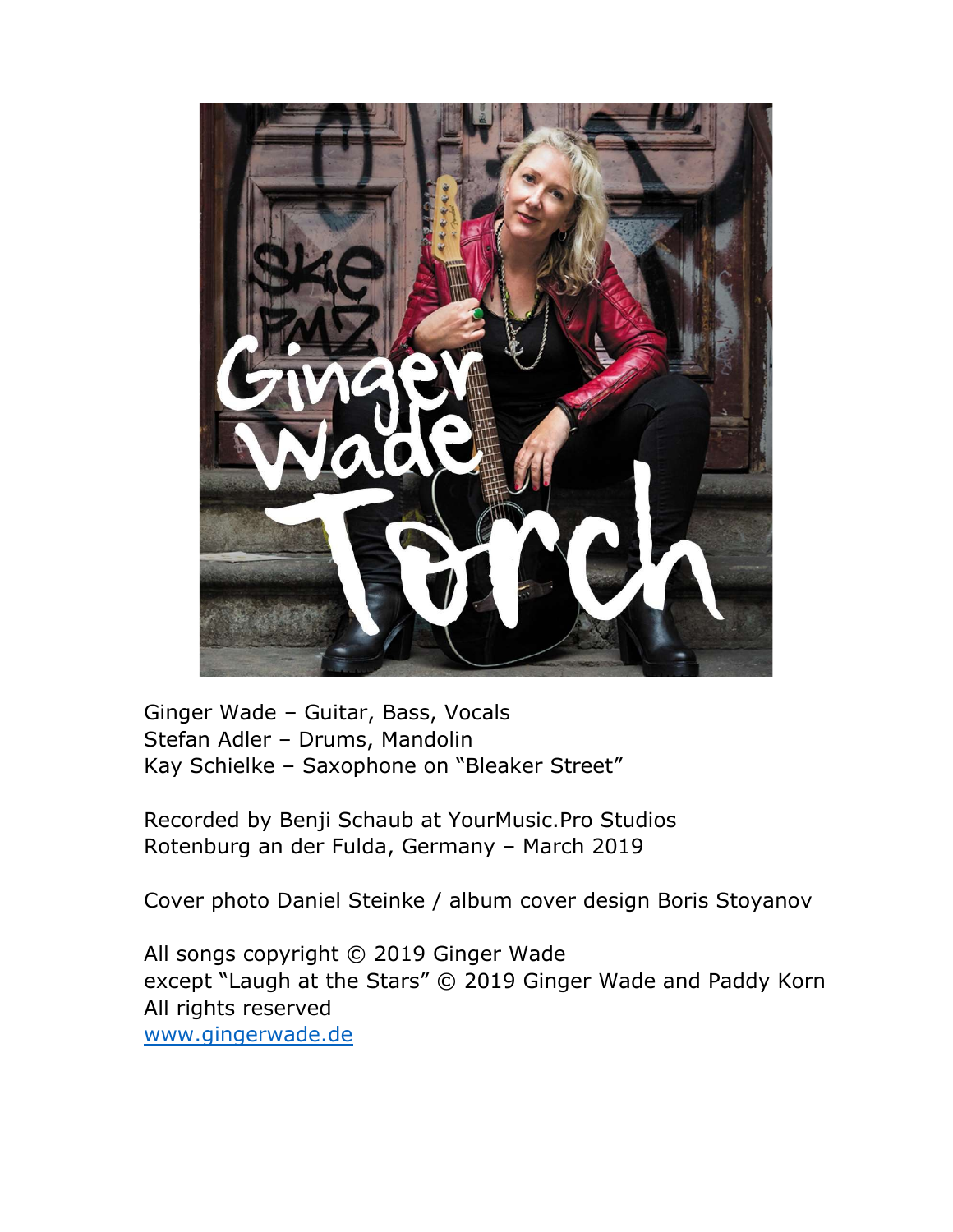# **01 Back & Forth**

Back and forth I follow you Run away, you follow me too You're in Spain and I'm in Rome When we really both want to be at home It's a game I can only lose Sooner or later I'll have to choose

Running away from emotion Trying to avoid my devotion

You send a postcard from New York But I'm already in Bangkok I chase you to another port It's a very dangerous sport If I catch you all is lost Better keep on running at all costs

Running away from emotion Trying to escape my devotion Where will it end? Can't we just stay friends?

La la la la la la la It's not what I want It's not what you need Don't want to get hurt Don't want you to leave

Running away from emotion Trying to forget my devotion Where will it end? Can't we just stay friends?

# 02 Bleaker Street

Sunset rises on Bleaker Street Busloads of tourists coming to see All the high-heeled hustlers and hip-hop queens Cruisin' the pavement looking for scenes

Follow me close, we can walk to the pier Gaze at the river escaping from here The night's open wide with all possibility Set ourselves free from the daily futility

On Bleaker Street - We're chasing dreams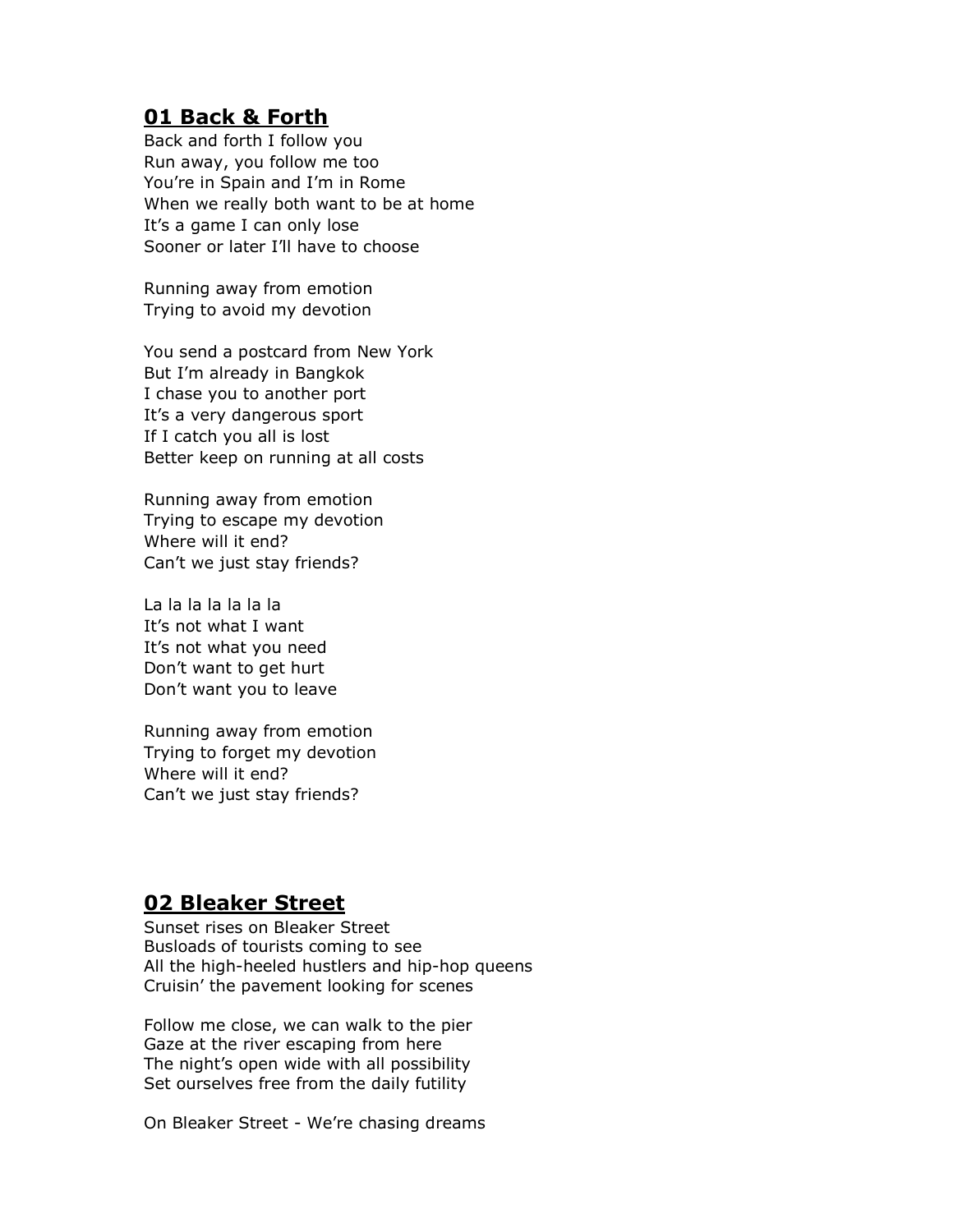Sunrise sets down on Bleaker Street Neon pizza shops turning their keys In our IKEA coffins, oblivious sleep While midtown landlords are counting receipts

Rouse yourself up, we can go to the river Drinking our coffee we sit and we shiver Counting the hours 'til next weekend begins And next Friday night we can do it again

On Bleaker Street – we're chasing dreams

Can you spare any change? Can you spare any change? Oh honey how you've changed…

# 03 Torch Song

Fight fire with fire I got the urge to burn

Here I am again, finally found a home The chaos is tamed, a tiny flicker of hope Things are looking good, maybe even great Got my ducks in a row, I got a full plate The future's looking bright, like another cliché So why do I feel I wanna set it in flames?

> I got the urge to burn  $-I$  got the urge to burn I got the urge to burn, to torch it all down Leave nothing but ash, burn it all to the ground Fire can burn so bright, flame burns so pure I know it ain't right, I know it ain't no cure

Fight fire with fire – fight fire with fire

So much to lose, so little to gain A few hours of fun can bring a torrent of pain Too many times before, not gonna do it again It's a battle of wills between my heart and my brain

> I got the urge to burn  $-I$  got the urge to burn Hovering on the edge, matchbox in my hand Just give me a sign, I know where it will end Fire can burn so bright, flame burns so pure I know it ain't right, I know it ain't no cure

> Fight fire with fire – fight fire with fire I got the urge to burn  $-I$  got the urge to burn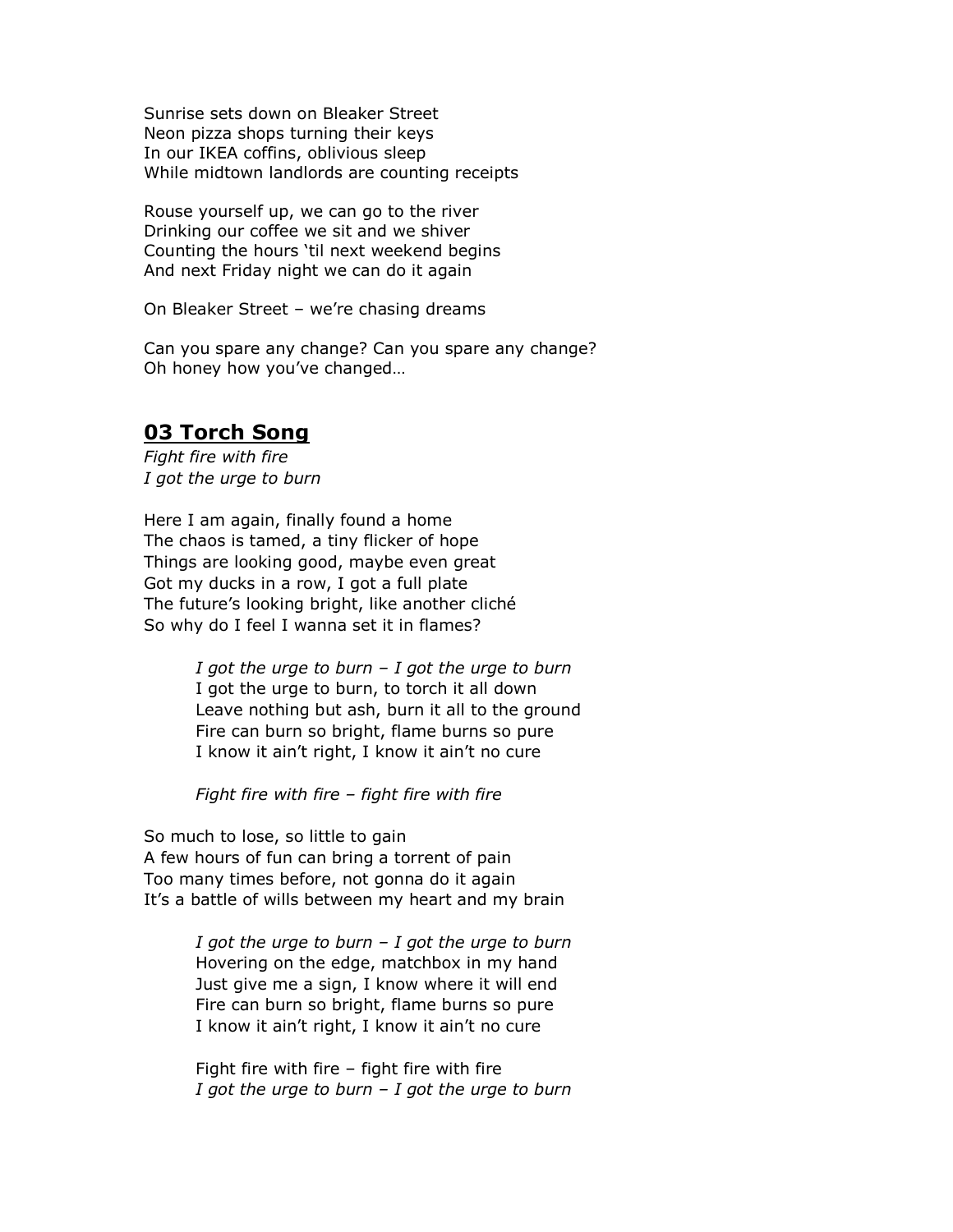## 04 Laugh at the Stars

Don't cry cuz it's over -- don't cry -- don't cry

When your world has been broken And you can't sleep at night And your heart's filled with aching Feels you'll never put right

Your friends are around you But they can't understand How one person's heart Can feel so much pain

Remember the good times Forget all the rest Let go of the sorrow Hold on to the best

Don't cry cuz it's over - when you can laugh that it happened Your smile has more power than you will ever imagine And you reached for the stars, you laughed at the sky You win or you lose, you'll never know why You danced in the rain, you shared in the love You've lived more of life than the angels above Don't cry -- don't cry

Nothing lasts forever, not good or bad Hold on to the memory of the joy that you had In the dark of the night blow the sadness away Look to the horizon for the new day

© 2019 lyrics Ginger Wade / music Ginger Wade and Paddy Korn

#### 05 The Wrong Bus

I took the wrong bus this morning The same bus as every day A gloomy Wednesday morning The streets were wet with rain

He got on at the next stop Spewing bigotry and hate Ugly words about foreigners The riders looked the other way

Stand by in silence or speak up and shout I search for the words but nothing comes out Make a stand or look away I search for words - don't know what to say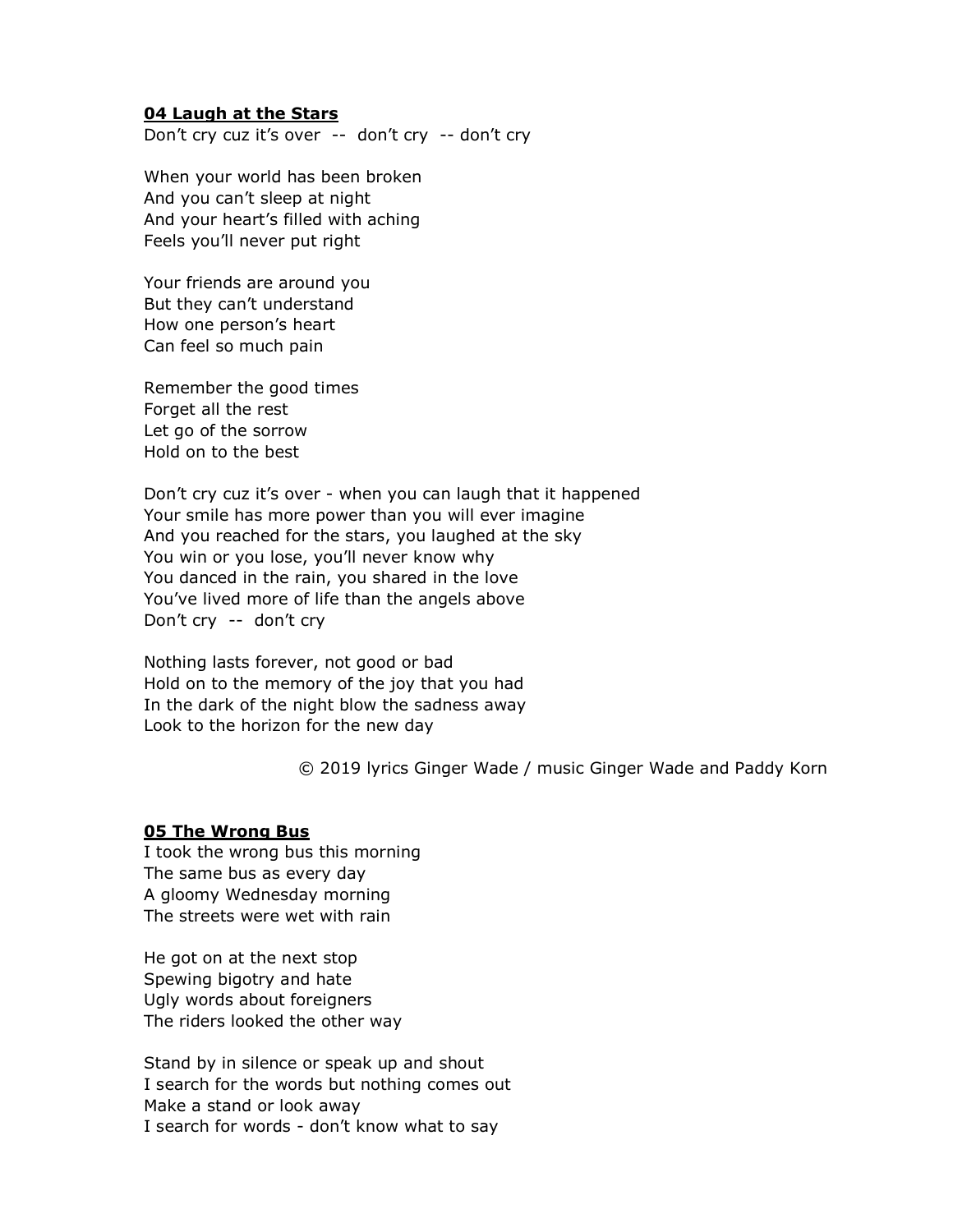She stood there with her baby Trying not to cry No one else said anything No one else even tried

I want to help, to rescue her I want to fight the good fight And while I'm sitting and dreaming Another woman's by her side

She said what lousy weather And she asked the baby's age And as they talked together The man turned and walked away

I sat at my desk dying slowly The shame stuck between my teeth And all I can ask myself is Why wasn't it me? Why wasn't it me?

## 06 Balloon Heart

You put me on a string And pulled me all around You tied me to your wrist And showed me off so proud

I floated like a dream Above your head I felt so free I followed your every step I was the star at your party

I got a balloon heart I'm flying high when you're around Balloon heart When you're gone I hit the ground Balloon heart -- balloon heart

Then came the sad day Hung in the corner, losing my air My heart began to sink You forgot about me, you left me there

My balloon heart beats for you You've moved on to the next birthday I'm losing all my air You think you can just throw me away

I got a balloon heart I'm flying high when you're around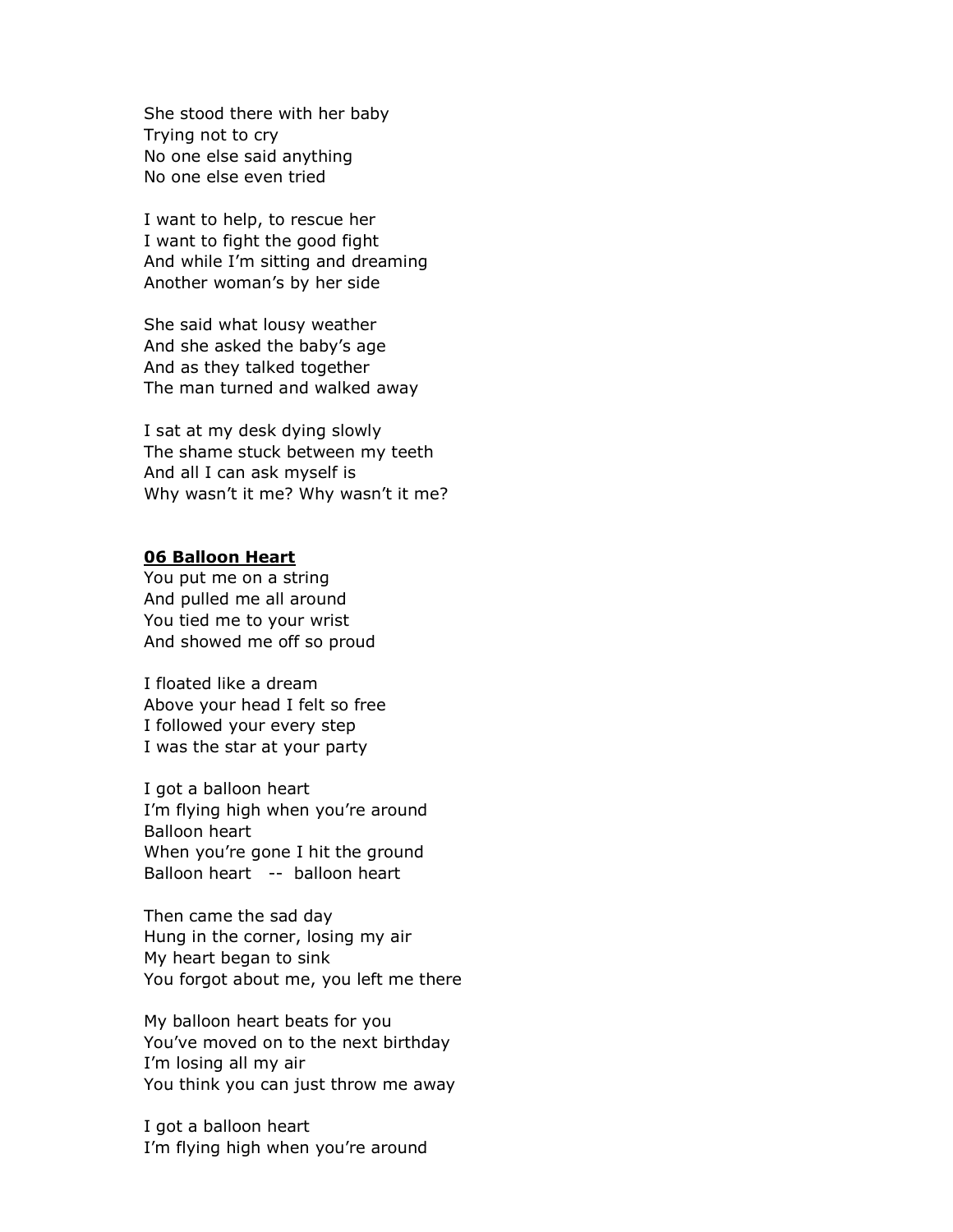Balloon heart When you're gone I hit the ground Balloon heart -- balloon heart

And when you're dead and gone My plastic heart will linger on 'Cause plastic never disappears I'll last another ten thousand years

# 07 Bad Habit

I'm tired of living a refugee life Running just to live Sick for a home that no longer exists If such a place ever did

I've known you now for just three days I'm praying maybe you can save me From the way I sabotage myself Seeking salvation in bed with someone else

(You're my) bad habit….

Maybe this time things will be different I promise to change my ways I'll try to be true not only to you But also to myself

With a six-stringed hard-on solid wood Nothing could ever be so good As the fantasy film fest in my head Dreaming of you, I'm in another man's bed

(You're my) bad habit….

It's a bad habit but I can't kick it Keep running away but it comes with me Shiver and shake like a wet dog I got a bad habit…

I'm tired of living a refugee life Running just to live Givin' away all the things should be mine Nothin' left to give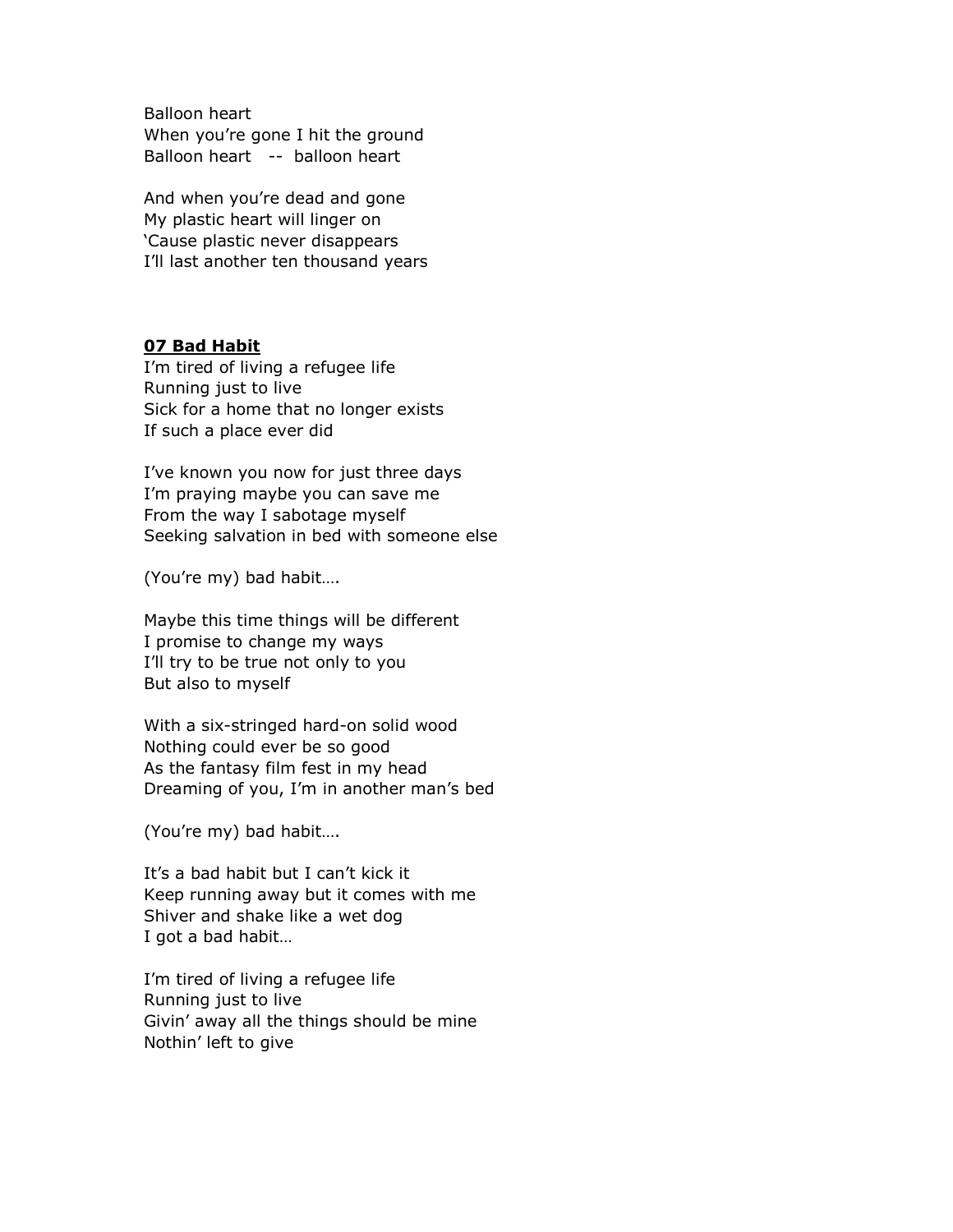## 08 Safe Harbor

Love is a place where you got a safe harbor Everybody needs a place they can be a part of Soldier or sailor, lover or saint Everybody needs a place where they can feel safe

Ladyboy hustlers out plying their trade While dockworkers drinking away all their pay They been building the cranes higher and higher To unload the boats full of cheap shit from China

In the glass towers, the suits are all frantic To earn money to buy all that cheap Chinese plastic Down on the corner the punks beg for change To buy beer and food for their dogs with the mange

Safe harbor - safe harbor

Down on the Kiez the whores come in clusters In their parkas and boots dressed like ski instructors The guerilla romantics set fire to the banks The cops hose them down in their water-shooting tanks

Safe harbor - safe harbor

My guitar serenades you here out on the street Singing this song 'bout the people I see The flood of humanity, the ebb and the flow Washed up on the shores of this river of hope

## 09 Rescue Crew

Don't take me down with you I don't wanna fall that hard Can't be your rescue crew Had enough playin' that part

She's long and she's loud and acts real proud When she walks in the room she moves the crowd She's lean and mean and looks real cool She makes you think she's no one's fool

But I know it's all an act for her I can see her sliding fast I wish I could reach out to her Can't repeat the mistakes from my past